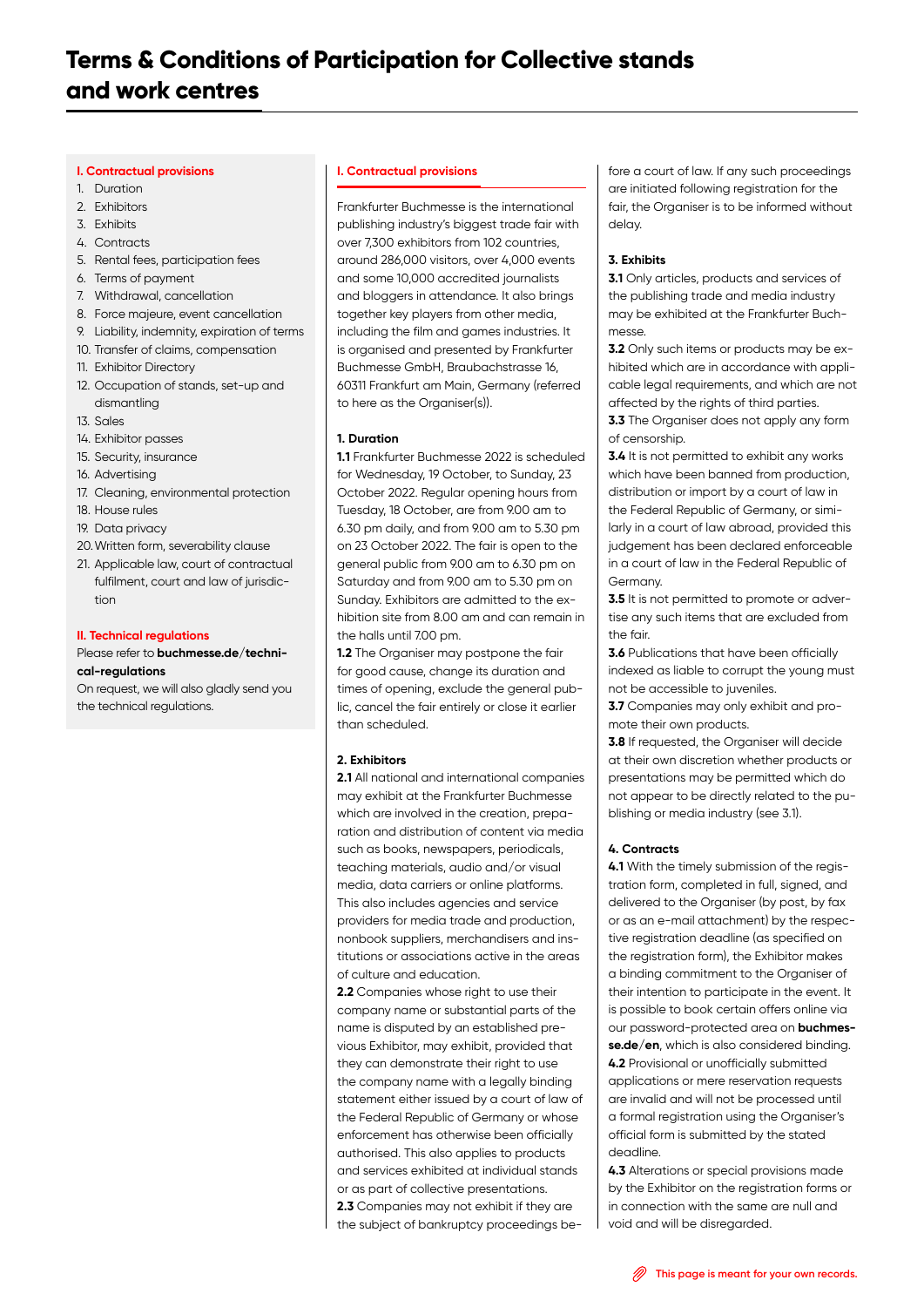**4.4** If, after having applied for registration, the Exhibitor receives a written or electronic (PDF) order confirmation or first invoice from the Organiser, this represents completion of the contract and official acceptance of the Exhibitor to participate at the event. The registration is only valid for the respective event and the registered company. There is no legal right to admission. The Organiser shall decide on the Exhibitor's admission based on due judgement and taking into account the available space capacities, the purpose of the event, and safety-related issues. The Organiser is entitled to deny admission for objectively justified reasons or base the decision on other conditions such as complying with issued requirements or the payment of a security deposit. This applies in particular to exhibitors who have in the past failed to meet their financial obligations to the Organiser or failed to do so in good time or have already infringed on the Terms & Conditions of Participation, safety-related regulations, or regulations regarding domestic law or statutory provisions at previous trade fairs. The Organiser shall not be obliged to give reasons for non-admission to the event. Admission to the event does not yet equate to the allocation of a particular exhibition space.

**4.5** The Exhibitor is not entitled to the same stand location as in the previous year or to a specific position, although the Exhibitor's wishes in terms of position, neighbouring stands and size will be taken into account wherever possible.

**4.6** If an Exhibitor is allocated an exhibition space that is different in size, measurement or type (e.g. row stand instead of corner stand) than indicated on their registration, or if their exhibition space is altered for an important reason, in this particular case the Exhibitor has the right to immediately withdraw from the contract in writing, but at the latest seven days after receiving such notification. A withdrawal in electronic form, by fax or email is only effective if it is received

in due time and is subsequently followed up in written form, without delay. Any claims to compensation due to being allocated an exhibition space not specified by their registration are invalid, irrespective of the legal basis. **4.7** The Organiser is entitled to refuse the Exhibitor admittance to the event if the requirements for admittance are not (or are no longer) fulfilled.

**4.8** Exhibitors who do not fulfil their financial obligations to the Organiser or have been late in payment can be excluded from the fair even after admittance.

## **5. Rental fees, participation fees**

**5.1** For rental fees or participation fees, please see the relevant registration form which is an integral part of the contract. The fees named in the order confirmation are binding. Every Exhibitor is required to

pay the marketing fee (for further informations see page 2).

**5.2** The rental fee or participation fee remains payable if the Exhibitor is prevented for whatever reason from attending or sending exhibits to the fair.

**5.3** Changes to the stand design or furnishing which are requested after the registration deadline are subject to extra payment, with a minimum extra charge of 125 euros (plus VAT at the applicable official rate). Changes can only be processed if notified prior to Terms & Conditions of Participation for collective stands and work centres until 12 September 2022. Insofar as they can be implemented, changes requested during the event are subject to an additional charge of ten per cent on top of the costs incurred for the changes.

#### **6. Terms of payment**

**6.1** Invoices for rental fees, participation fees and other service charges are payable in full upon receipt via money transfer to one of the following of the Organiser's accounts:

Frankfurter Sparkasse Account No.: 200 452 819 (Sort Code: 500 502 01) SWIFT-Code/BIC: HEL AD EF 1822 IBAN: DE73 5005 0201 0200 4528 19

Postbank Frankfurt am Main Account No.: 1021 601 (Sort Code: 500 100 60) SWIFT-Code/BIC: PBNK DE FF IBAN: DE21 5001 0060 0001 0216 01

Commerzbank AG, Frankfurt am Main Account No.: 90 189 100 (Sort Code: 500 800 00) SWIFT-Code/BIC: DRES DE FF XXX IBAN: DE96 5008 0000 0090 1891 00

Objections can only be considered if raised within three weeks of the date of invoice.

## **6.2 Invoicing**

## **6.2.1 Collective stands and work centres**

After the Organiser has received the registration, the invoice will be created and sent without delay for hundred per cent of the invoice sum.

#### **6.2.2 LitAG**

After the registration is received, the Organiser will promptly send out a first invoice of 35 per cent of the amount payable. It is expected that the final invoice will be delivered at the end of June, 2022.

**6.3** If an Exhibitor is not based in Germany and would like an invoice without German VAT, he is obliged to send proof of their entrepreneurial status from their presiding authorities to the Organiser, along with their registration. Registration without proof of

entrepreneurial status obliges the Organiser to add German VAT to the invoice total. Exhibitors based in EU member states (outside of Germany) only need to declare their VAT identification number (VAT Reg. No.) on the registration form. In the event of changes in their legal form or registered address, the Exhibitor is required, unprompted, to submit a new proof of entrepreneurial status or their VAT identification number to the Organiser. **6.4** If an Exhibitor wishes to alter an invoice because the name, legal status or address have changed, a service fee of 50 euros (plus VAT) will be charged.

**6.5** If payment is delayed, the Exhibitor must pay default charges of nine percentage points above the European Central Bank's basic interest rate. Enforcement of additional or higher compensation is not ruled out. **6.6** If payment of the invoice is not received on time, the Organiser may reallocate the rented exhibition space, but the Exhibitor still remains liable for full payment. In the event of such reallocation, Section 7 applies. **6.7** The Organiser has the right to invoice customers by post or electronically (sent by e-mail or available as a download on their website).

# **7. Withdrawal, cancellation**

**7.1** A cancellation of the registration is possible if submitted in written form before the respective registration deadline (see registration forms). To compensate for administrative expenses, a processing fee totalling 20 per cent of the fee payable for the use of the collective stand or the work centre will be due. To be considered valid, the Organiser must have received the written explanation of cancellation at the latest by the respective deadline. The following regulations under Section 7 shall apply accordingly for presentation slots, even if they're not explicitly mentioned.

**7.2** Aside from the possibility to cancel as described in Section 7.1 and other standard legalwithdrawal rights, Exhibitors at collective stands or work centres do not have the right to withdraw from or cancel the contract. **7.3** If Exhibitors cancel or withdraw from the

contract, whether they have the right to do so or not, or otherwise communicate that they will not occupy the rented exhibition space, the Organiser is entitled to find another use for the entire rented space. If they no longer have the right to cancel or withdraw from the contract, the Exhibitor will still be obligated to pay the fee. The Organiser must thereby calculate the value of the non-incurred expenses as well as any benefit gained from alternative use of the exhibition space. The Exhibitor's obligation to pay is not affected if, in order to avoid a gap between stands, the Organiser offers the exhibition space to a third party whose stand would otherwise have been placed

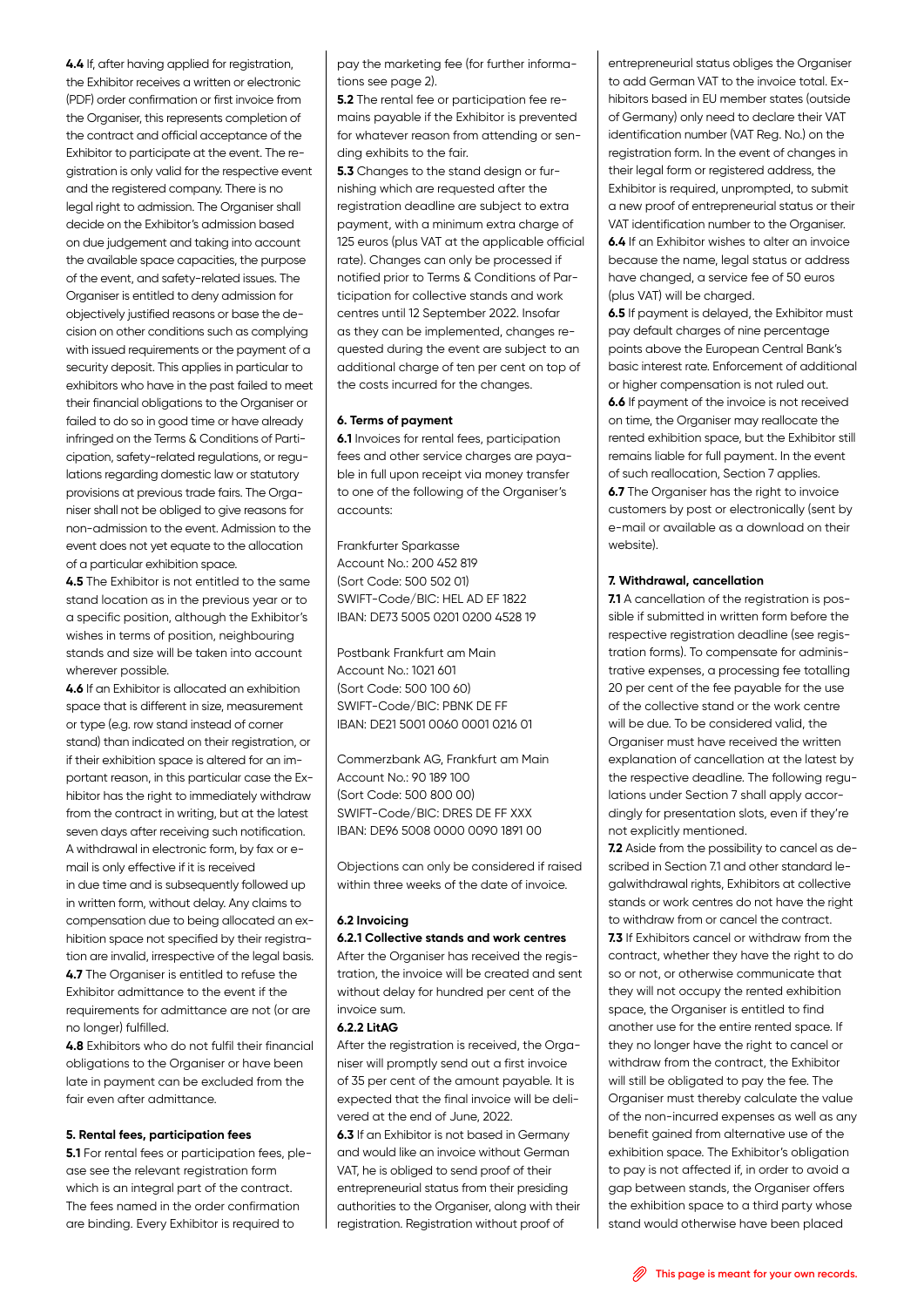at another location or if the Organiser rearranges the rented area so that it no longer appears to be an empty exhibition space. **7.4** If the Organiser is able to successfully rent the exhibition space to a new Exhibitor, who could not be allocated another available exhibition space, the Exhibitor withdrawing from the contract must pay the Organiser a cancellation fee of twenty per cent of the fee payable for the use of the collective stand or the work centre (plus the VAT owed at the time of the service). The Organiser thereby reserves the right to demand further compensation for administrative expenses. **7.5** Exhibitors are entitled to provide evidence showing that the Organiser has not been disadvantaged or not to the extent that would justify payment of the requested amount.

**7.6** The Organiser is entitled to deny admittance or reallocate exhibition space:

- / if payments are not made in full, on time or in accordance with contractual terms, provided the Organiser has given the Exhibitor a deadline for payment, under threat of exclusion from the event, which the Exhibitor has let pass
- / if the exhibition space has not been occupied by the Exhibitor by the time the event opens and no indication of a later arrival is evident
- / the exhibition requirements are no longer fulfilled by the registered Exhibitor or if the Organiser later becomes aware of reasons which, had they been known before, would have justified a denial of admittance
- / if safety regulations are violated and a resolution of the problem is not possible or the Exhibitor refuses to take according action. In case admittance is denied, obligation to payment as defined in Section 7.1, 7.3 and 7.4 remains unaffected.

#### **8. Force majeure, event cancellation**

**8.1** Force majeure is an occurrence that has a massive external impact on the contractual relationship – such as a natural disaster, war, strike, act of terror, pandemic, epidemic, or massive failure or disruption of traffic, supply chain and/or communication networks – which cannot be foreseen by human insight or experience, and which cannot be prevented or rendered harmless through economically feasible means, even with the utmost care that can reasonably be expected under the circumstances. Force majeure entitles the contracting parties to alter the contract and, insofar as an alteration is unreasonable, to withdraw from the contract. Withdrawal shall be declared in writing to the other contracting party without delay, stating all circumstances which illuminate the severity of the situation. In this case, the Exhibitor shall not be entitled to compensation for any damages incurred. **8.2** The Organiser is furthermore entitled to postpone, shorten, extend, or cancel an event, as well as to close it temporarily, permanently, in individual parts, or in its entirety, particularly if there are compelling reasons for which the Organiser is not responsible or if force majeure requires such a measure. In this case, the Exhibitor shall not be entitled to compensation for any damages incurred as a result.

**8.3** If the event is cancelled due to one of the circumstances mentioned in Section 8.1, the Exhibitor shall be obliged, at the request of the Organiser, to pay a reasonable share of the costs incurred in preparing the event. The amount of said share shall be limited to a maximum of 50 per cent of the agreed rent. The amount of the share to be paid by each Exhibitor shall be determined by the sum of all costs already incurred on the part of the Organiser, divided by the number of Exhibitors, taking into account the size of the booked exhibition space of the respective Exhibitor.

**8.4** Cases of force majeure that prevent the Organiser or its service partners from fulfilling their obligations in whole or in part shall release the Organiser from its obligations until the force majeure ceases to exist. The Organiser shall inform the Exhibitor of this without delay, unless they are also prevented from doing so by an occurrence of force majeure. The unavailability of a sufficient supply of basic essentials, such as electricity, as well as strikes, lockouts, and official interventions – unless they are only of short duration or are the fault of the Organiser – shall be equated with a case of force majeure.

#### **9. Liability, indemnity, expiration of terms**

**9.1** The Exhibitor has a legal obligation to implement safety precautions to protect all individuals who enter the rented exhibition space. In addition, German federal laws apply with regards to the liability of the Exhibitor for any damages or loss caused by themselves or their assistants. The safety regulations stipulated in the "Technical Regulations" must be adhered to at all times. The Exhibitor will be liable for any loss or irreparable damage to items supplied on a rental basis, from the moment of receipt until they are returned/collected, being liable for the new replacement value rather than reimbursement of the present value. **9.2** The Exhibitor irrevocably releases the Organiser from any claims made by third parties with regards to the violation of laws or third party rights (particularly intellectual property rights, copyrights, image and name rights, brand and trademark rights, competition rights, personality rights) connected to the exhibition space of the Exhibitor including the Exhibitor's activities, advertising, products and their intellectual contents. This release also applies to any

penalty, court or legal expenses arising from such violations.

**9.3** A strict liability of the Organiser for damages due to pre-existing deficiencies in the rented space is excluded. If the Organiser violates essential contractual terms due to simple negligence, any liability for compensation is limited to the predictable, typical or expected average damages in relation to the scope of this contract. Compensation claims for damages due to breach of contract, which would not be considered breach of cardinal obligations or essential contractual terms, are excluded to the extent that they are not due to gross negligence or deliberate culpable action of the Organiser and/or the Organiser's contracted assistants. This limitation of liability does not include attributes clearly identified and acknowledged by both parties in advance or for damages or loss to life, body or health to the extent that liability is legally obligatory due to negligence or deliberate action.

**9.4** The Organiser is not liable for loss or theft of exhibited items or stand furnishings. For an additional fee, the Exhibitor may hire professional stand guards who have been approved by the Organiser for such duties. **9.5** Any claims the Exhibitor makes against the Organiser rising from the contractual terms as well as any other related demands must be communicated to the Organiser in written form within ten days after the event. If any faults or disturbances become evident during the course of the event, they must be communicated to the Organiser without delay. Otherwise, the assertion of any respective claim will be invalidated. **9.6** The validity of the Exhibitor's claims expires after three months, unless the liability of the Organiser results from deliberate action. Legal limitation periods for misdemeanours, fraudulence or negligent impossibility are unaffected. The limitation period begins at the end of the month in which the last day of the event is held.

**9.7** To the extent that the Organiser's liability is limited, so too is the personal liability of the Organiser's staff members, employees, representatives and agents.

## **10. Transfer of claims, compensation**

**10.1** The Exhibitor is not entitled to transfer any pending claims against the Organiser to a third party.

**10.2** Any rights to retention or compensation from the Organiser may only be claimed by the Exhibitor if they have been legally determined, are not contested or have been accepted by the Organiser.

#### **11. Exhibitor directory**

**11.1** Every Exhibitor will be included in the exhibitor directory. The inclusion in the exhibitor directory is obligatory and included in the marketing fee.

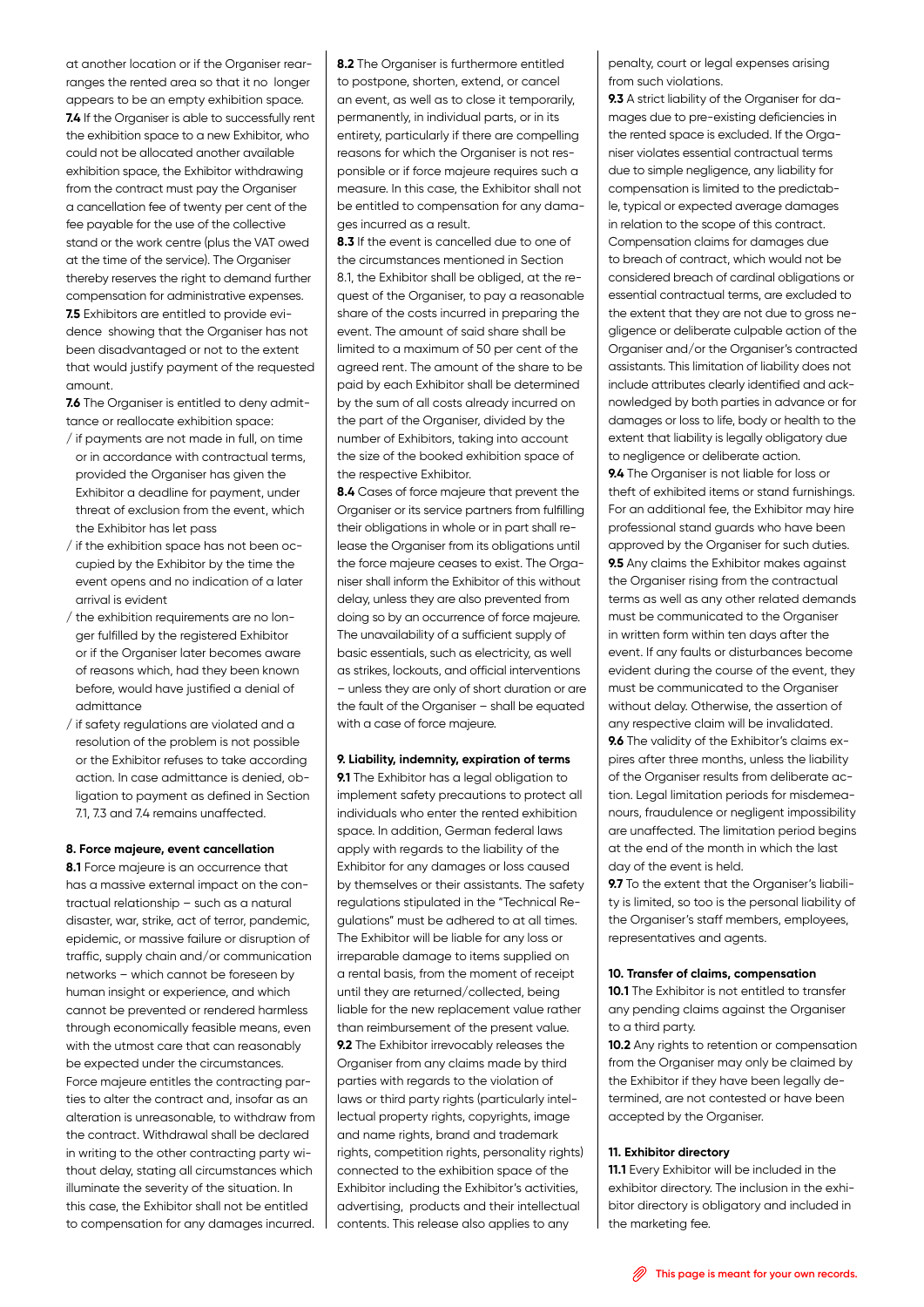**11.2** The entry in the exhibitor directory must be identical to the company' s address. **11.3** Affiliates, subsidiaries or other associated companies which are stated in the text must be registered as co-exhibitors. **11.4** For any claims against the Organiser and their contracted administration and implementation assistants due to false, incomplete or missing entries, sections 9.2 to 9.7 apply.

# **12. Occupation of stands, set-up and dismantling**

**12.1** The collective stands are open from Tuesday, 18 October 2022, 2.00 pm, for the setup of stands. The Literary Agents & Scouts Centre (LitAg) will be available beginning at 9.00 am on Tuesday, 18 october 2022.

**12.2** Exhibitors must display their exhibits for the entire duration of the fair.

**12.3** The Organiser has the right to reallocate exhibition spaces that are not occupied by 5.00 pm on 19 October 2021. There is no entitlement to reimbursement of rental fees already paid. In the event of reallocation of the stand, Section 7.4 applies.

**12.4** Delivery of packing materials, the packing away of exhibits and the clearing of stands is not permitted prior to the official end of the event. Dismantling is not permitted before 5.30 pm on 20 October 2018. Exhibitors with system stands must ensure the bench cabinets are emptied of all content on Monday morning, 21 October 2018. On Monday noon, from 12 o'clock, the cleaning staff will empty the bench cabinets and dispose of the remaining content. **12.5** If exhibition spaces are cleared and vacated prior to the end of the event, the Organiser will impose a breach of contract penalty (compensation which is not subject to VAT), which can be as high as twenty per cent of the fee payable for the use of the collective stand or the work centre.

## **13. Sales**

In general, books may only be sold to the book trade at the fair. At events, during the private visitor days or after special notification by the Organiser, books may be sold to the general public in compliance with fixed price regulations. All other kinds of sales beyond the ones described here are only permitted with explicit prior approval by the Organiser.

# **14. Exhibitor passes**

**14.1** A special pass is required for access to the book fair. This also applies to set-up and dismantling times.

**14.2** For the Exhibitor's employees engaged in the set-up and dismantling of the stand, as well as for other representatives and staff at the stand, the Exhibitor is issued exhibitor passes as well as special set-up and dismantling passes that are to be attached to outer clothing in a visible position at all times when on the exhibition site. Normal exhibitor passes are also valid during set-up and dismantling.

**14.3** A special charge will be levied for any exhibitor passes requested over and above this number. Additional set-up and dismantling passes are free of charge. **14.4** All exhibitor and set-up/dismantling passes must be ordered by the exhibitor in advance via the Exhibitor ticket portal on **[buchmesse.de/service/exhibitor-ticket](https://www.buchmesse.de/en/exhibit/information-exhibitors/exhibitor-ticket-portal)[portal](https://www.buchmesse.de/en/exhibit/information-exhibitors/exhibitor-ticket-portal)**.

# **15. Security, insurance**

**15.1** General patrolling and guarding of the exhibition site and its halls is performed by a company contracted by the Organiser. However, the Organiser assumes no responsibility for damages or loss of exhibited goods, the exhibition stand or any objects or belongings of the people working at the stand. This applies even if the collective stand is staffed by the Organiser with hostesses or security personnel. It is their exclusive responsibility to monitor whether third parties who enter the stand have the required credentials.

**15.2** Guarding of the stand and stand supervision during opening hours is generally the responsibility of the Exhibitor. This also holds true during set-up and dismantling times. **15.3** Overnight, all valuable and easily removable objects must be securely locked away by the Exhibitor. At their own expense, the Exhibitor may take advantage of the services provided by the security company working for the Organiser. It is recommended that all Exhibitors purchase exhibition insurance, covering any damage and as far as possible lost items, based on the new replacement value.

#### **16. Advertising**

**16.1** Advertising, in any form, is only permitted within the Exhibitor's stand and on its inner surfaces; such advertising may only promote the Exhibitor's own company and the products or services they produce and sell. **16.2** Presentations, optical, slow-moving and acoustic promotion features are permitted, provided these do not disturb neighbouring stands, do not lead to bottlenecks in the gangways and do not interfere with the fair's own announcement system in the halls. The volume may not exceed 70 dB(A) at the outer edge of the stand. In the event of failure to comply with this ruling, the Organiser is entitled to intervene and, if appropriate, demand the cessation of use. Permissions granted for the implementation of special advertising measures may be restricted or withdrawn in the interests of orderly operations of the fair.

**16.3** If an Exhibitor chooses to play music at his stand, he is responsible for attaining

performance permission and for paying the GEMA fee.

**16.4** Outside the Exhibitor's own stand area, it is not permitted to undertake promotional activities either on or in front of the exhibition site. This includes the use of persons for publicity purposes, as well as the distribution or posting up of advertising material such as leaflets, posters, stickers, etc., in hall gangways, on the exhibition site, in the immediate vicinity of the exhibition site or on car parks used for the fair. It is also not permitted to carry out surveys, tests, competitions, raffles and prize games outside the Exhibitor's stand; the Organiser's own survey questionnaires are exempt from this rule. The Organiser may permit a limited number of the above-mentioned promotional activities, but no implicit rights to permission exist. Such permission must be received in writing from the Organiser, and will incur additional charges.

**16.5** It is not permitted to hold receptions, lectures, press conferences, discussion events, etc. on the exhibition site without the written authorisation of the Organiser. Events that are to take place at your stand must be pre-reported as of 1 July 2022 at **[buchmesse.de/en/registration-event](https://www.buchmesse.de/en/registration-event-stand)[stand](https://www.buchmesse.de/en/registration-event-stand) https://www.buchmesse.de/** 

#### **17. Cleaning, environmental protection**

**17.1** The Organiser is responsible for the general cleaning of the exhibition site and the gangways.

**17.2** In the interest of environmental protection and sustainable fair operations, the Exhibitor is obligated to minimise the use of packaging and the production of waste as well as to make use of environmentally friendly and recyclable packaging, decorations and advertising materials. If a sorted waste removal system is in place, the Exhibitor is required to comply with the sorting system and to participate in the connected waste removal expenses in accordance with the costs-bycause principle.

**17.3** In the interest of environmental protection and sustainable fair operations, the Exhibitor is obligated to minimise the use of packaging and the production of waste as well as to make use of environmentally friendly and recyclable packaging, decorations and advertising materials. In case of Custom-built Stands, the exhibitor must remove the waste generated during set-up and dismantling. If a sorted waste removal system is in place, the Exhibitor is required to comply with the sorting system and to participate in the connected waste removal expenses in accordance with the costs-by-cause principle.

#### **18. House rules**

**18.1** The exhibition grounds are a privately owned venue. The operator of the exhibition grounds is the Messe Frankfurt Venue GmbH.